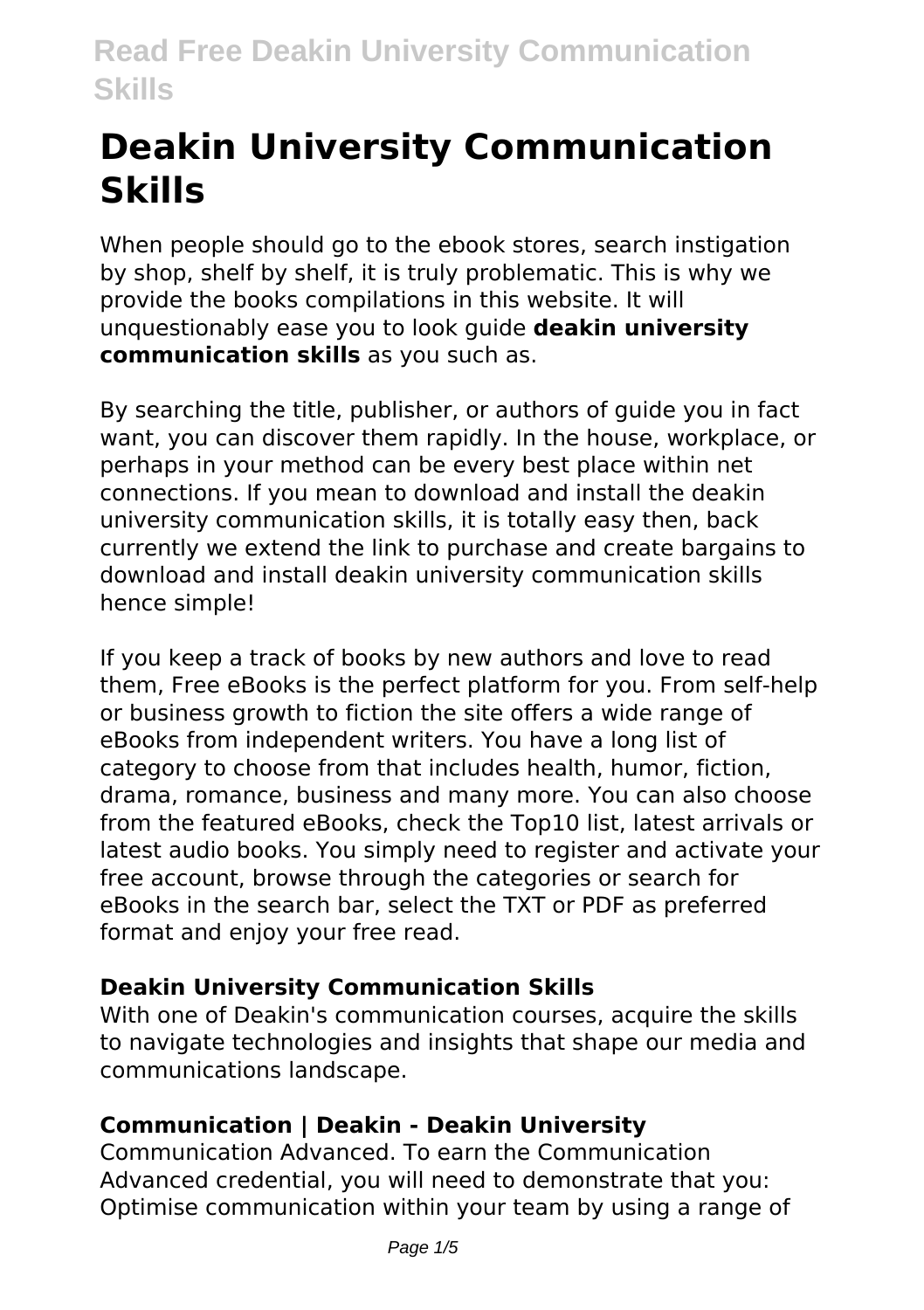technology and methods; Prepare specialist advice and report on a range of topics; Present to others with authority and insight

#### **Professional Communication Skill ... - Deakin University**

Browse Hierarchy EAD110: Communication Skills For Study And Work. Back to 0413: School of Education. Lists linked to Communication Skills For Study And Work. Title Sort by title Time Period Last updated Sort by ... Deakin University CRICOS Provider Code 00113B ...

#### **EAD110: Communication Skills For Study And Work | Deakin ...**

Deakin University: A collection of academic skills resources for university students

#### **Academic skills | Students - Deakin University**

Discover how Deakin is producing the next generation of big idea thinkers through our advertising and digital media degrees. Explore how you'll develop the critical skills required to channel your creativity and ideas into campaigns, podcasts, thoughtprovoking video or social media execution.

#### **Deakin University**

Discover how you'll gain the key knowledge and skills to execute strategic PR communication campaigns or write, edit and publish a newsworthy story ready for print, broadcast or online media. Want to know more about studying communication at Deakin? Be sure not to miss our live Q&A to get your questions answered by our team of experts. Discover ...

#### **Deakin University**

Communication skills. More than half of all employers surveyed nominated ... Professor Andrew Noblet from Deakin University's Business School says that graduates will benefit from having strong emotional intelligence in the workplace, particularly when going for a stressful job in a high-pressure environment.

#### **Six skills you need to land a graduate job | this.**

This unit explores communication theory through practice, using dynamic and creative participatory learning activities to discover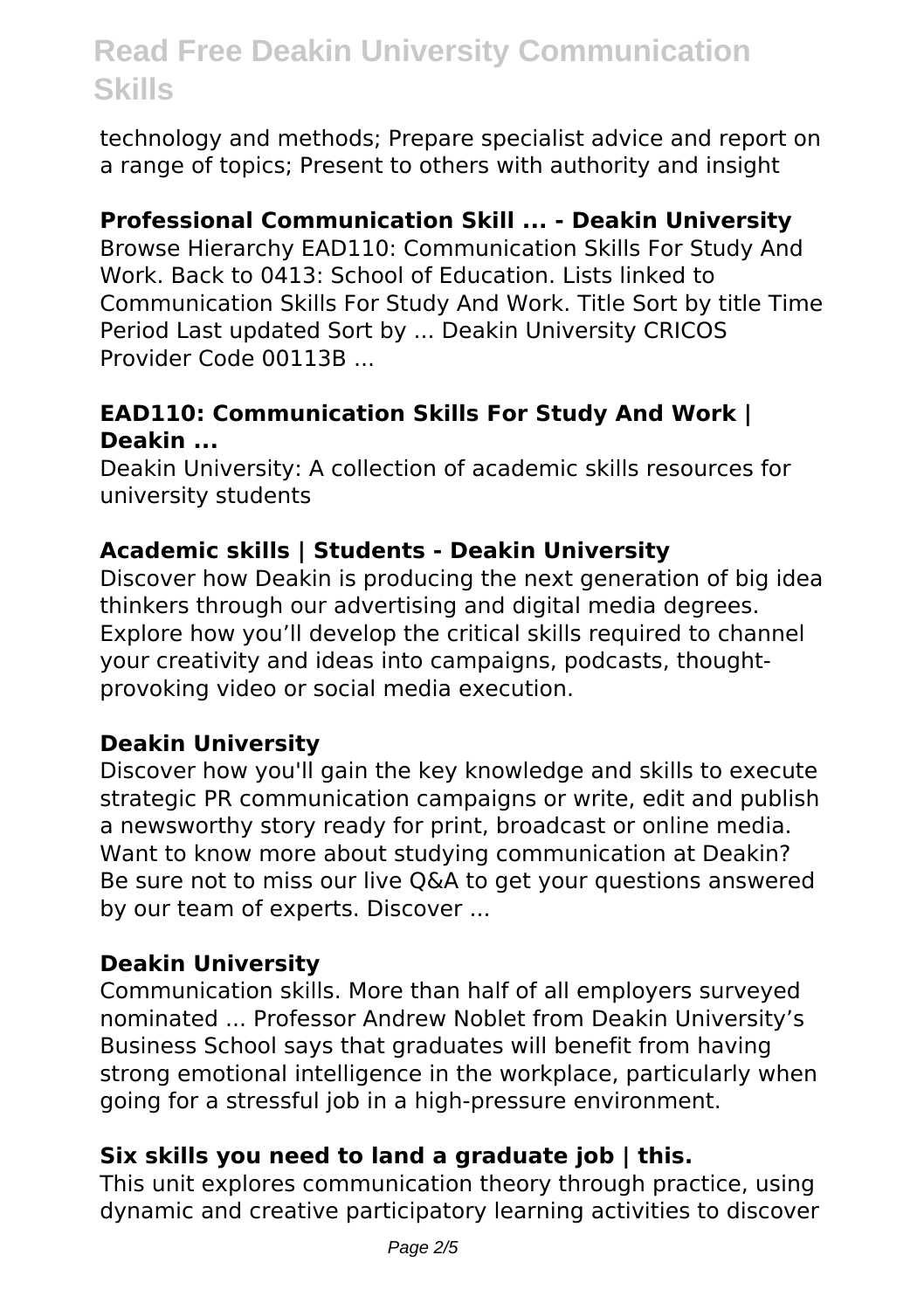how communication theory 'plays' out in everyday life.Students examine the motivation for and consequences of communication in their daily life, exploring how we communicate changing social norms and use agency to reproduce and redefine things like 'friends ...

#### **Diploma of Communication, Melbourne, Uni Pathway | Deakin ...**

Deakin offers a range of credentials from employability skills such as problem-solving and communication, to leadership and technical knowledge skills such as digital marketing and data analytics. Browse our range of credentials below to select what is most suitable to you and your expertise.

#### **Credentials | Deakin University**

Key employability skills are embedded in every Deakin degree: communication, digital literacy, teamwork, critical thinking, problem solving, self-management, teamwork and global citizenship. When students demonstrate outstanding achievements in one of these skills, they can be awarded a Deakin Hallmark, formally celebrating their success, and allowing them to share it in their CV and digital ...

#### **Deakin University : Rankings, Fees & Courses Details | Top ...**

During this course you will gain skills in: Critical thinking and problem solving; Developing strategic communications; The impacts of evolving technologies on communication roles; Understanding the rapidly changing media and communication landscape

#### **Master of Communication at Deakin University - SEEK Learning**

Soft skills list. When it comes to working harmoniously with others, these are the soft skills Dr Steel says you need: communication; interaction; teamwork; leadership; listening; innovation; creativity; problem solving. There are simple things you can do to improve these, according to Dr Steel.

#### **What are soft skills and why are they important at work**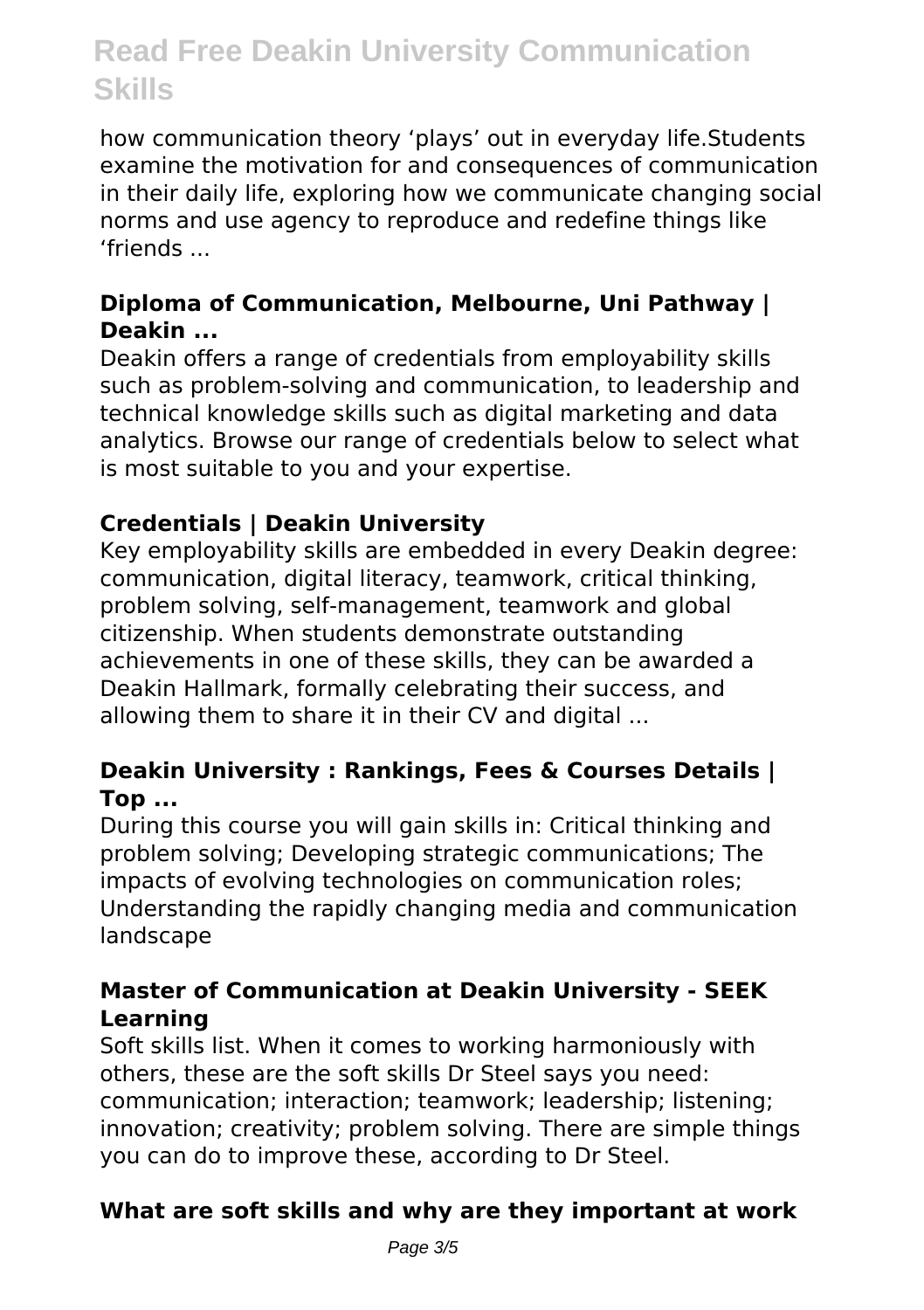**...**

Upon successful completion of this course, you will receive a Graduate Certificate of Communication from Deakin University. This qualification will equip you with the skills, knowledge and experience required to seek employment in a broad range of roles within the communications, digital media, journalism and public relations industries.

#### **Graduate Certificate of Communication, Deakin University**

The Master of Communication from Deakin University equips students with the advanced knowledge and skills needed for higher-level careers in the communications and media industries. Throughout the course, you'll develop and hone your analytical, research and communication skills through a flexible and comprehensive course structure.

#### **Master of Communication, Deakin University**

> Communication Direct entry to the 2nd year of the Bachelor of Communication (majors in Advertising, Digital Media, Journalism, Public Relations) Supportive learning environment provides the best possible preparation for Deakin University

#### **Communication – Deakin College Indonesia**

Deakin University; Bachelor of Communication - Advertising Bachelor of Communication - Advertising Deakin ... journalism and digital media, means you can also broaden your skills-base to enhance your career opportunities. A hallmark of our Communication degrees is the opportunity to connect with professionals in the industry; ...

#### **Deakin University - Bachelor of Communication ...**

Public Relations at Deakin will prepare you for the management of public relations and communication in business, government and not-for-profit organisations. Throughout the course, you learn the professional skills, techniques and knowledge necessary for strategic and tactical communication research, planning and evaluation.

### **Bachelor of Communication (Public Relations) at Deakin**

**...**